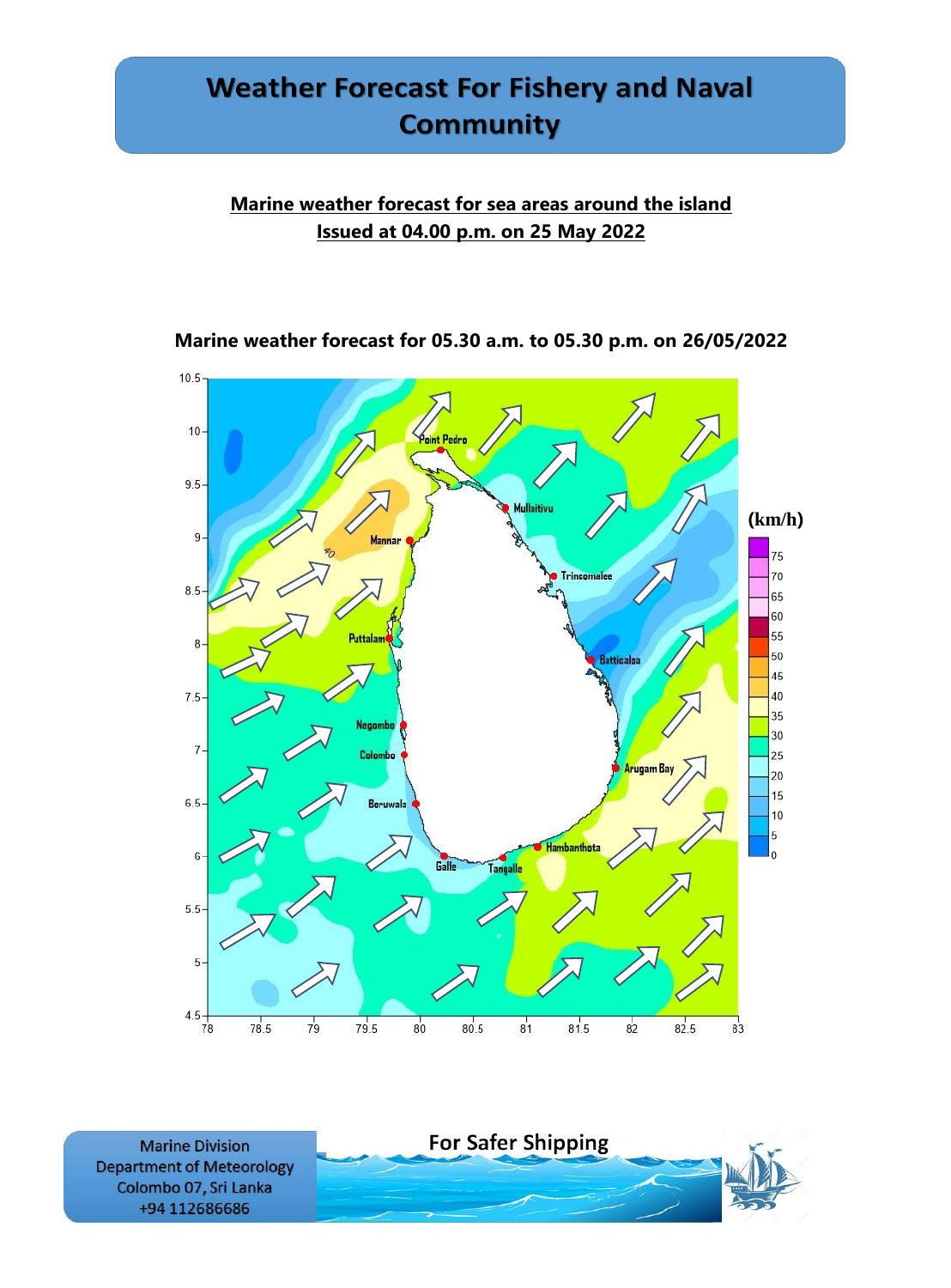| Sea Area                                   | <b>Wind Speed</b> | <b>Wave Height</b>     | <b>Sea Condition</b>    | Weather                                                                      |
|--------------------------------------------|-------------------|------------------------|-------------------------|------------------------------------------------------------------------------|
| <b>Puttalam to</b>                         | 30-40 kmph; 50-   | 1.25-2.5 m; $4.5$      | Moderate;               | A few showers are likely.                                                    |
| <b>Mannar</b>                              | 60 kmph at times. | m at times.            | Rough at times.         |                                                                              |
| <b>Mannar to</b>                           | 30-40 kmph; 50-   | $1.25 - 2.5$ m; 4.5    | Moderate;               | A few showers are likely.                                                    |
| <b>Kankasanturai</b>                       | 60 kmph at times. | m at times.            | Rough at times.         |                                                                              |
| Kankasanturai                              | 30-40 kmph; 50    | 1.25-2.5 m; 3.5m       | <b>Moderate; Fairly</b> | Mainly fair.                                                                 |
| to Trincomalee                             | kmph at times.    | at times.              | rough at times.         |                                                                              |
| <b>Trincomalee to</b><br><b>Batticaloa</b> | 30-40 kmph.       | $1.25 - 2.5$ m.        | Moderate.               | Showers or thundershowers<br>are likely at a few places in<br>the afternoon. |
| <b>Batticaloa to</b><br><b>Pottuvil</b>    | 30-40 kmph.       | $1.25 - 2.5$ m.        | Moderate.               | Showers or thundershowers<br>are likely at a few places in<br>the afternoon. |
| Pottuvil to                                | 30-40 kmph; 50-   | $1.25 - 2.5$ m; 4.5    | Moderate;               | A few showers are likely.                                                    |
| Hambantota                                 | 60 kmph at times. | m at times.            | Rough at times.         |                                                                              |
| Hambantota to<br>Galle                     | 30-40 kmph.       | $1.25 - 2.5$ m.        | Moderate.               | A few showers are likely.                                                    |
| <b>Galle to</b><br>Colombo                 | 30-40 kmph.       | $1.25 - 2.5$ m.        | Moderate.               | Showers or thundershowers<br>will occur at several places.                   |
| Colombo to                                 | 30-40 kmph; 50    | $1.25 - 2.5$ m; $3.5m$ | Moderate; Fairly        | Showers or thundershowers                                                    |
| Puttalam                                   | kmph at times.    | at times.              | rough at times.         | will occur at several places.                                                |

**Marine Division Department of Meteorology** Colombo 07, Sri Lanka +94 112686686

**For Safer Shipping** 

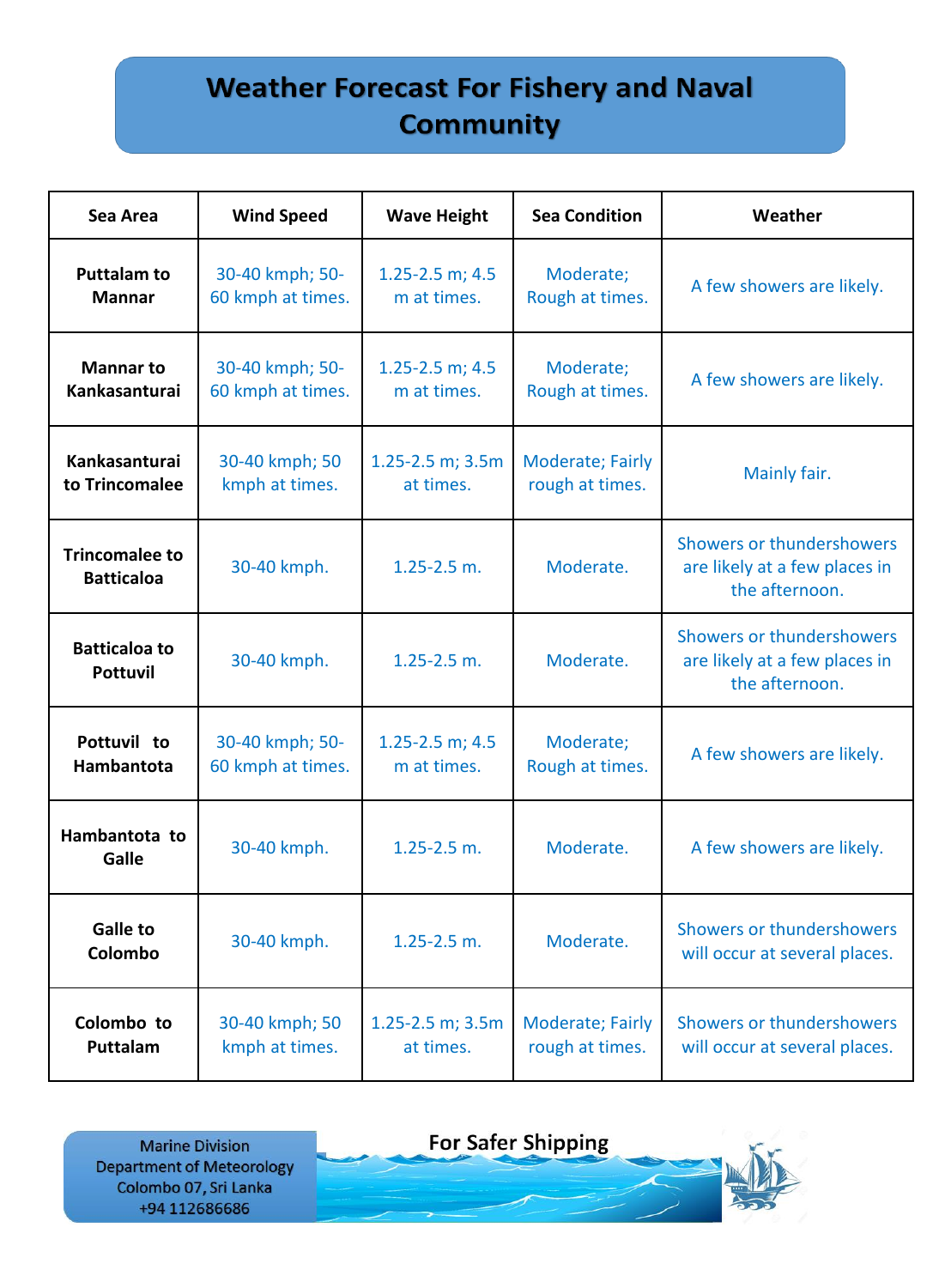### **Marine weather forecast for 05.30 p.m. on 26/05/2022 to 05.30 a.m. on 27/05/2022**



**Marine Division Department of Meteorology** Colombo 07, Sri Lanka +94 112686686